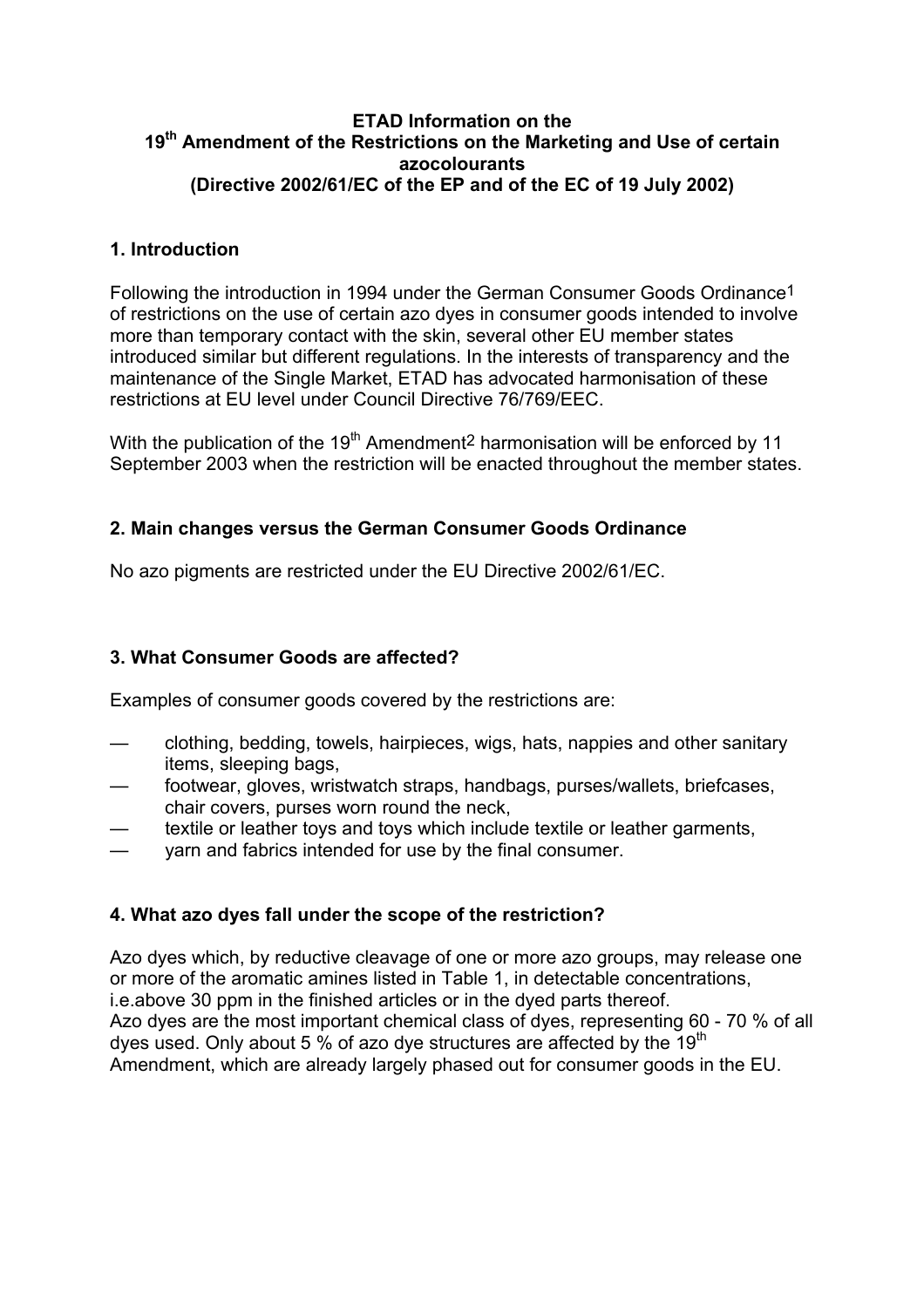Table 1 List of 22 aromatic amines

| <b>Aromatic amine</b>               | CAS-No.        |
|-------------------------------------|----------------|
| 4-Aminoazobenzene                   | 60-09-3        |
| o-Anisidine                         | $90 - 04 - 0$  |
| 2-Naphthylamine                     | $91 - 59 - 8$  |
| 3,3'-Dichlorobenzidine              | $91 - 94 - 1$  |
| 4-Aminodiphenyl                     | $92 - 67 - 1$  |
| <b>Benzidine</b>                    | $92 - 87 - 5$  |
| o-Toluidine                         | 95-53-4        |
| 4-Chloro-o-toluidine                | 95-69-2        |
| 4-Methyl-1,3-phenylenediamine       | 95-80-7        |
| o-Aminoazotoluene                   | 97-56-3        |
| 5-Nitro-o-toluidine                 | 99-55-8        |
| 4,4'-Methylene-bis-(2-chloraniline) | $101 - 14 - 4$ |
| 4,4'-Methylenedianiline             | 101-77-9       |
| 4,4'-Oxydianiline                   | 101-80-4       |
| p-Chloraniline                      | 106-47-8       |
| 3,3'-Dimethoxybenzidine             | 119-90-4       |
| 3,3'-Dimethylbenzidine              | 119-93-7       |
| p-Cresidine                         | $120 - 71 - 8$ |
| 2,4,5-Trimethylaniline              | 137-17-7       |
| 4,4'-Thiodianiline                  | 139-65-1       |
| 4-methoxy-m-phenylenediamine        | 615-05-4       |
| 4,4'-Methylenedi-o-toluidine        | 838-88-0       |

#### **5. What are the official test methods?**

The Commission, in accordance with Article 2a of Directive 76/769/EEC, should establish such methods. The testing methods should preferably be developed at European level, if appropriate by the European Committee for Standardisation (CEN). Currently, an official collection of testing methods is available in Germany according to §35 LMBG (Textile, Leather and polyester substrates)3.

#### **6. What is meant by a false positive result?**

Although the restrictions do not apply to pigments, it is known that certain azo pigments may release amines listed in Table 1 under the test conditions. These azo pigments are sufficiently soluble under the analytical test conditions to yield detectable amounts of a listed amine (i.e. greater than 30 mg/kg consumer good). ETAD member companies would provide information if such pigments are supplied.

For certain dyes a listed amine is detected under the conditions of the analytical test even though no banned azo dye is present in the consumer good. The amine is an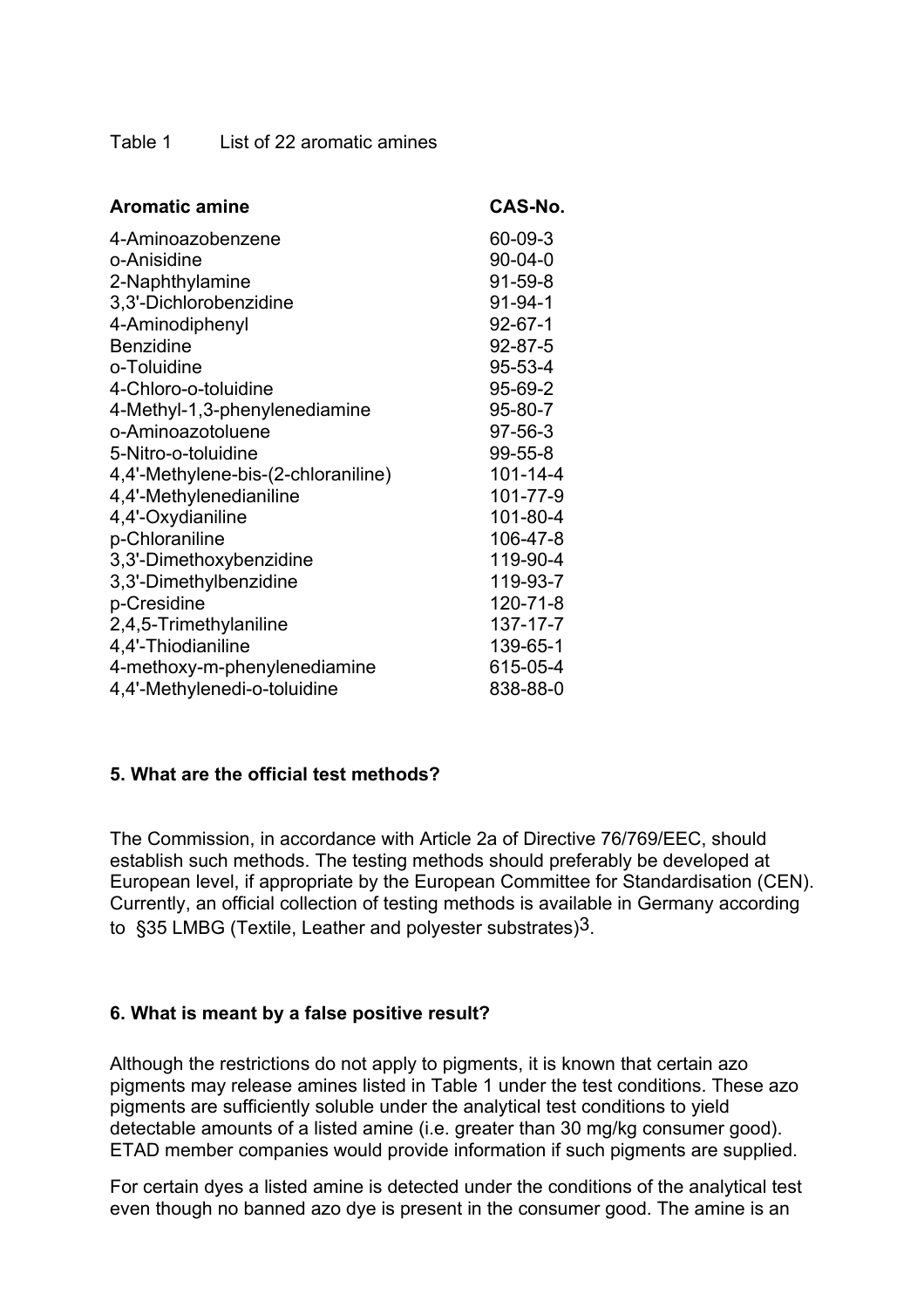artefact of the test procedure, resulting from chemical reactions other than azo cleavage. Numerous examples have been reported:

1. Detection of 4-aminobiphenyl from e.g. C.I. Acid Red 1, C.I. Solvent Yellow 7. **The detection of 4-aminobiphenyl should always be treated with suspicion** as no known azo dyes or pigments would form this amine by cleavage of one or more azo bonds.

2. Detection of 2-naphthylamine from dyes based on Tobias acid. Although the official method yields smaller amounts of 2-naphthylamine than detected under more aggressive test conditions, the results are false positives as the responsible dyes do not fall within the scope of the Directive.

3. p-aminoazobenzene (4AAB): Dyes based on 4AAB would reduce not to 4AAB (itself an azo compound) but further to aniline and p-phenylenediamine (PPD). under the conditions of the current test procedure. This means that the current analytical method does not differentiate between a restricted 4AAB dye and an unrestricted dye (or more often dye mixture) which reduces to aniline and p-phenylenediamine. **No leather dyes are known to be in commerce which would reduce to 4AAB (and hence aniline and PPD) under the test conditions.**

**This is addressed in a separate COTANCE/ETAD Information Note.** 

# **7. How can a retailer best ensure compliance?**

Whereas the dye or pigment manufacturer is in a position to know which colorants are affected by these restrictions, it is the retailer or importer who is responsible for compliance. A textile finisher in the EU must also ensure that he does not use a banned azo dye for the manufacture of a regulated consumer item. The 19<sup>th</sup> Amendment does not require any analytical testing. If the retailer can ensure by a certification procedure, that banned azo dyes are not present, he can avoid substantial analytical costs.

A prudent importer or retailer should:

.

- 1. Seek to exclude banned azo dyes from the manufacturing chain by establishing a formal certification procedure with his suppliers. A possible format, developed by agreement of Euratex and ETAD, is illustrated in the Appendix
- 2. Ensure that suppliers of colorants to his manufacturing chain are fully conversant with the current regulatory requirements, and can be relied upon to provide accurate information on their products.

3. Establish a formal system for checking compliance by testing an appropriate sample of affected consumer goods. The extent of this testing can be reduced as confidence is established.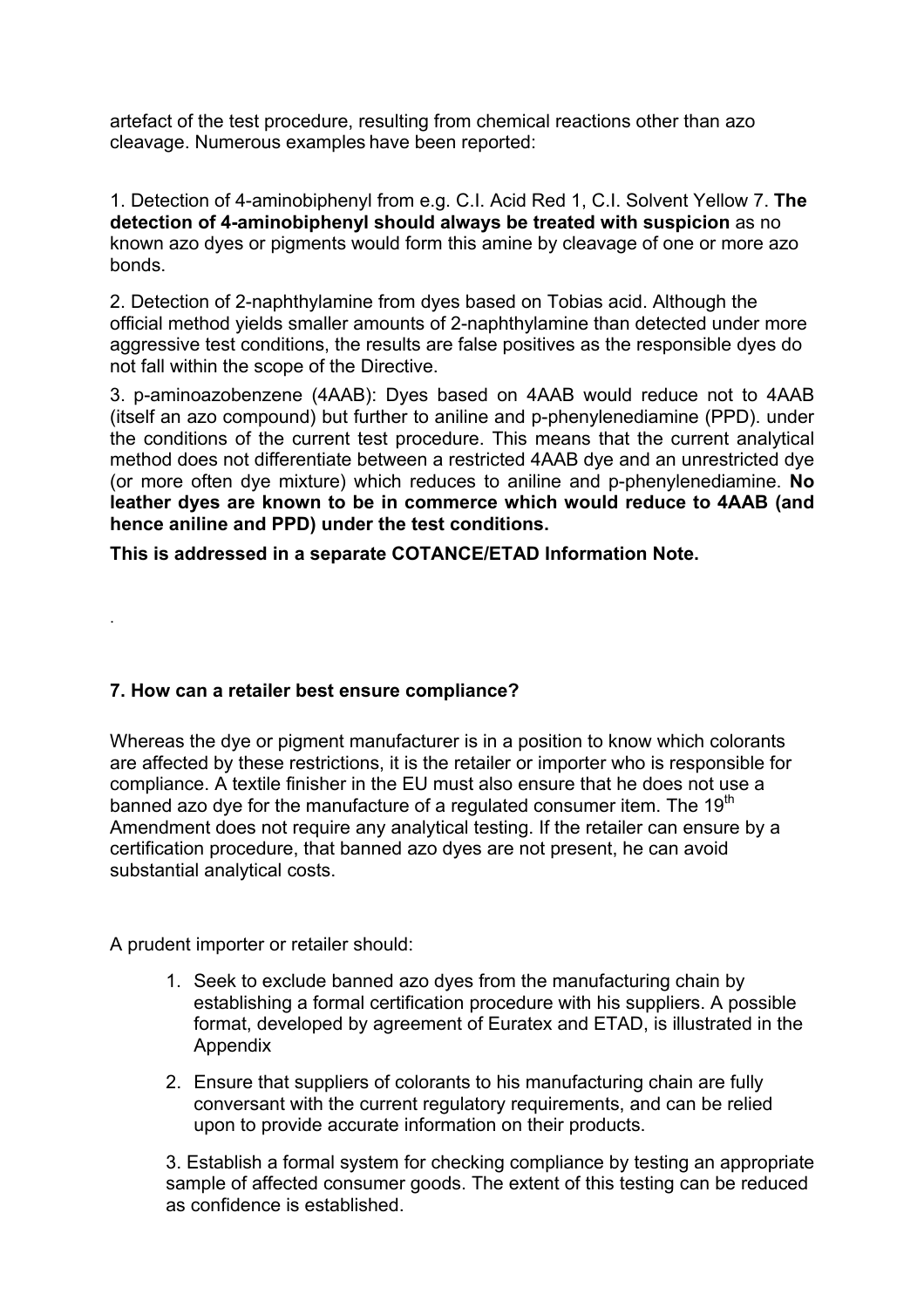## **8. What are the obligations of ETAD members?**

Most ETAD members no longer manufacture any of the restricted azo dyes. Some members still manufacture some of these dyes for non-restricted applications. All ETAD members are aware of the German restrictions and have specifically agreed to provide their customers with reliable information on the regulatory status of their products. Failure to provide correct information would be a serious breach of the ETAD Code of Ethics, which is binding on all members.

## **9. Effective Dates**

Member States shall adopt and publish, not later than **11 September 2003**, the laws, regulations and administrative provisions necessary to comply with this Directive.

By way of derogation, **until 1 January 2005**, this provision shall not apply to textile articles made of **recycled fibres** if the amines are released by residues deriving from previous dyeing of the same fibres and if the listed amines are released in concentrations **below 70 ppm.** 

#### **10. References**

- 1. Fünfte Verordnung zur Änderung der Bedarfsgegenständeverordnung, Bundesgesetzblatt, 1997, Teil 1 Nr. 24, 796-800. (See also consolidated version of Consumer Goods Ordinance, Bundesgesetzblatt, 1998, Teil 1 Nr. 1, 5-36) [Information Notice No. 6: German ban of use of certain azo compounds in some consumer goods](http://www.etad.com/information/information_6.html)
- 2. Directive 2002/61/EC of the EP and of the EC of 19 July 2002
- 3. Amtliche Sammlung von Untersuchungsverfahren nach § 35 LMBG, Beuth Verlag, 10772 Berlin
	- Gliederungsnummer B 82.02-2, Januar 1998: Nachweis der Verwendung bestimmter Azofarbstoffe aus textilen Bedarfsgegenständen
	- Gliederungsnummer B 82.02-3, März 1997: Nachweis bestimmter Azofarbstoffe in Leder
	- Gliederungsnummer B 82.02-4, Januar 1998: Nachweis der Verwendung bestimmter Azofarbstoffe aus Polyesterfasern